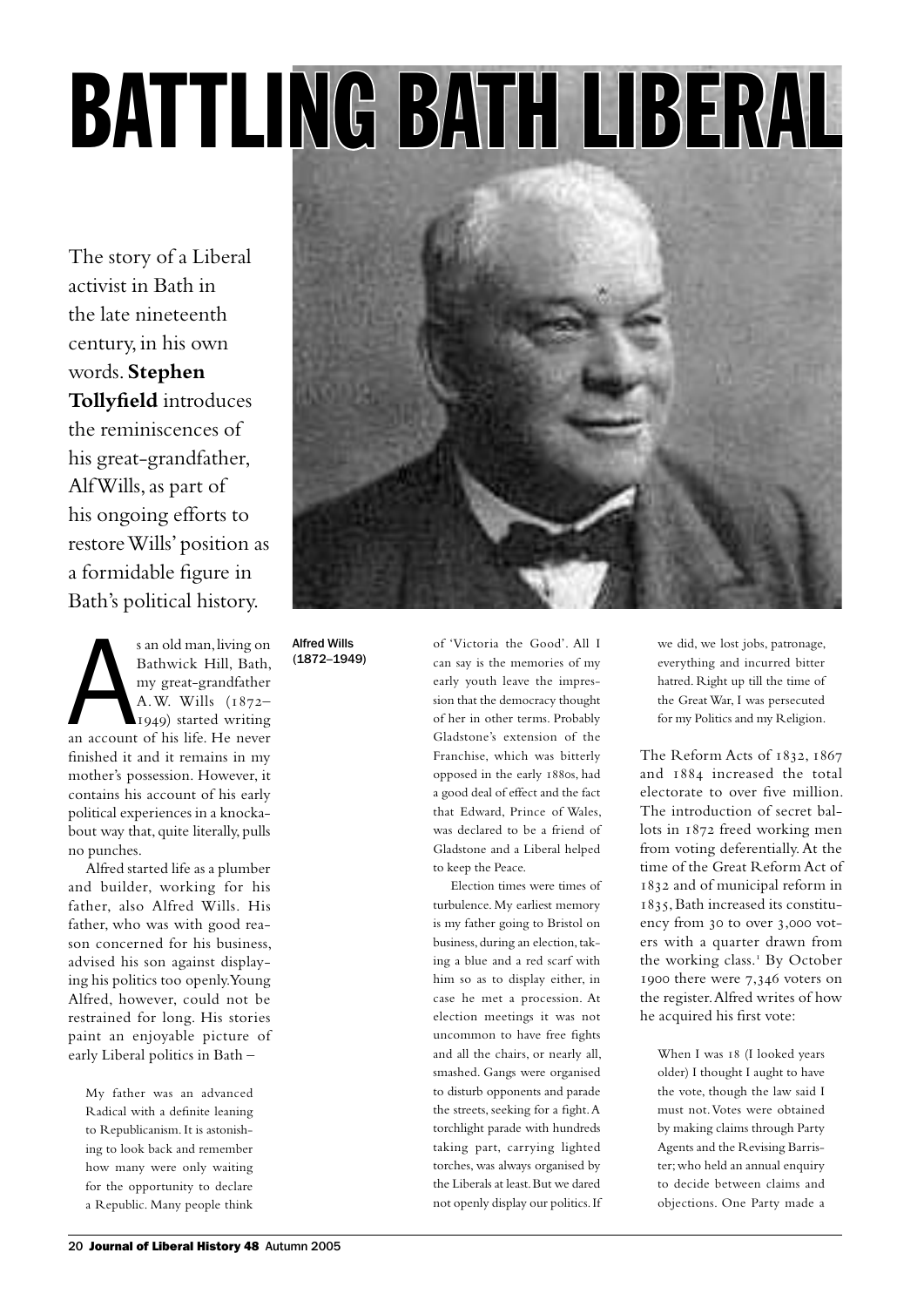claim; the other side made all possible investigations to raise an objection. If there were no objection it was agreed that the claim was good and was allowed. To prevent frivolous objections the Barrister could allow 'time and expenses'. This tended to keep things in proper proportion.

I went to see Sam Hayward the Conservative Agent and laid my claim. He was delighted to see me and asked no questions. All he said was, 'But your father was always a Liberal.'

I countered with, 'But it doesn't follow that a son shares his father's political views does it? He does not know of my visit here and I want you to keep it quiet.'

This was sufficient. Father did not know, but the Liberal Agent did. My father had proudly commenced to trade as 'A Wills & Son'. I took advantage of this; it being presumed that I was a partner, of age, and therefore a joint tenant of the business premises. I got my vote and used it two or three times before I was legally qualified to do so.

Bath had seven wards, which included Bathwick and Walcot. Each ward elected six councillors to Bath City Council.

A year or two after I was 21 I came out into the open and was made Chairman of the Liberal Ward Committee for Bathwick. Though we had not the slightest chance in the Ward I was able sufficiently to impress the other side that they would consult me as to a Candidate for the City Council, to avoid a contest. More than once I found an alternative Conservative candidate to the proposed official one.

I can find only one instance of my great-grandfather nominating anyone in Bathwick. This was William Adams, the proprietor of the Fernley Hotel, in the Municipal Elections of 2 November 1903.

What fun we used to have! Every year there was a Ward Meeting at which members rendered account to their constituents. We attended to ask questions. We always found the disgruntled members and asked their questions for them – if they would not do it. It was better than pantomime!

I remember one incident in a Municipal election at Walcot. Oliver (Conservative) was fighting our man Baggs. We knew that it was going to be the closest possible contest and every vote of special value. In the middle of the afternoon, three of us, Trude Young and myself were standing in the street, near the polling station. A lady came along in a pony wheelchair – openly carrying Oliver's polling card – and asked us where she had to vote for Oliver.

Trude steps forward, raises his hat and says, 'Beg pardon lady, but are you over 70?'

'What has that to do with the question?' she asks.

 'Don't you know lady, that ladies over 70 can't vote now?' says Trude.

'Oh dear dear. I didn't want to come and they've been worrying me all day. Take me home  $Mr -$ '

Mr —, one of our ardent supporters, was happy to do so. We won by only 3 votes!

## battling bath liberal

Alfred's recollection in this respect was defective. The result as recorded by the *Bath and Cheltenham Gazette* of 26 April 1893 was as follows:

| M Baggs    | 677            |
|------------|----------------|
| C B Oliver | 665            |
| Majority   | T <sub>2</sub> |

The paper goes on to record that Oliver gave a speech from the steps of the Guildhall saying how amicable the fight had been. They had nothing to reproach themselves for and neither had the other side!

Alfred clearly felt that the additional resources of the Tories justified a little skulduggery –

The Tories always had a multiplicity of conveyances, carriages and pairs galore, but the poor radicals could hardly ever get half enough ponies and traps. So in every ward where there were invalided stalwarts, they were instructed to suggest that they were going to vote Tory 'this time'. They were polled in carriages and pairs, but we knew how they really voted.

Alfred had an enemy in the Rector of Bathwick, George Tugwell. Rev. Tugwell had been Rector whilst Alfred had been at the Parish Church School and there was evidently no love lost

|                     |             |                                                 | the CITY OF BATH.                                     | The ELECTION to be held on the 20. day of April                                  | $.$ $18$ $93$ .                                                             |
|---------------------|-------------|-------------------------------------------------|-------------------------------------------------------|----------------------------------------------------------------------------------|-----------------------------------------------------------------------------|
| Nominated<br>Person |             |                                                 | Persons subscribing the respective Nomination Papers. |                                                                                  |                                                                             |
| Surname.            | Other Names | Abode.                                          | Description.                                          | Proposer.                                                                        | Seconder.                                                                   |
| haqqv               | Mark        | York Villa<br>Kensington Bath                   | Gentleman                                             | Edw & Hunt<br>Thomas Head<br>Belville 9. Fenley<br>Caroline usher                | William H. Mortimer<br>aaron Moon<br>Francis Miles<br>Hannah Challenger     |
| Oliver              |             | Charles Bryan Assembly Rooms Architect<br>Bath. |                                                       | Richard Harbord<br>Charles David Ingham<br>R. S. Howler<br>James William Britten | Charles Clement<br>D. M. Watters<br>Richard J. H. Scott<br>James I. Osborne |
|                     |             | Dated the 13th day of April                     |                                                       | $\frac{1803}{\sqrt{5}}$                                                          |                                                                             |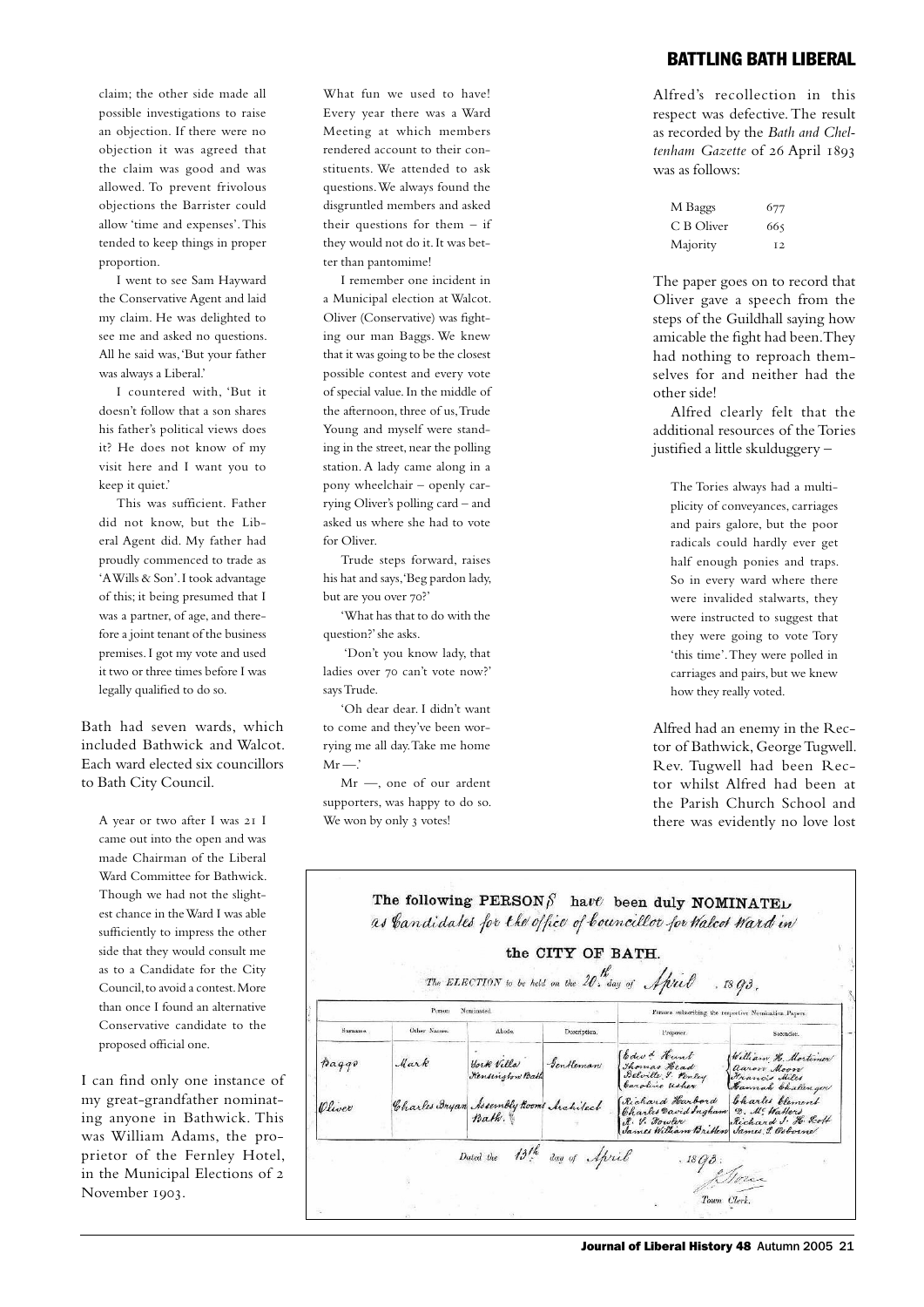# battling bath liberal

between them. The Rector had refused to allow Alfred to tender for the work of building a wall at the cemetery, on the grounds of his Nonconformist religion and Radical politics. This was despite the fact that the architect – also a Tory and Anglican – wanted A. Wills & Son included in the firms invited for tender. Alfred was, however, to have his revenge, as he relates in the next election story:

During a General Election at which Home Rule was the issue and feelings were running high, I was Party Agent inside the Polling Booth. Each side had an Agent to ensure fair play. In the middle of the afternoon the

#### General election results in Bath, 1880–1900

| 1880 April       |                     |      |
|------------------|---------------------|------|
| Hayter           | Lib                 | 2712 |
| Wodehouse        | Lib                 | 2700 |
| Hardy            | Con                 | 2359 |
| Smyth            | Con                 | 2241 |
| 1885 November    |                     |      |
| <b>Blaine</b>    | Con                 | 3208 |
| Wodehouse        | Lib                 | 2990 |
| Laurie           | Con                 | 2971 |
| Hayter           | Lib                 | 2953 |
| <b>1886 July</b> |                     |      |
| Wodehouse        | <b>Lib Unionist</b> | 3309 |
| Laurie           | Con                 | 3244 |
| Hayter           | Gladstonite         | 2588 |
| Verney           | Gladstonite         | 2529 |
| <b>1892 July</b> |                     |      |
| Murray           | Con                 | 3198 |
| Wodehouse        | <b>Lib Unionist</b> | 3177 |
| <b>Baptie</b>    | Gladstonite         | 2981 |
| Adye             | Gladstonite         | 2941 |
| <b>1895 July</b> |                     |      |
| Murray           | Con                 | 3445 |
| Wodehouse        | <b>Lib Unionist</b> | 3358 |
| Conway           | Lib                 | 2917 |
| <b>Fuller</b>    | Lib                 | 2865 |
| 1900 October     |                     |      |
| <b>Murray</b>    | Con                 | 3486 |
| Wodehouse        | <b>Lib Unionist</b> | 3439 |
| Maclean          | Lib                 | 2605 |
| <b>Fuller</b>    | Lib                 | 2549 |

Liberals wheeled in a poor man who could not write or speak properly following a stroke. It was therefore necessary for the Booth to be cleared of all but sworn men whilst the Presiding Officer got from the voter his directions as to his vote. The Bathwick School was being used, as always.

As I was closing the door at the direction of the Presiding Officer I saw Rev. Tugwell pompously walking along the long path towards the school. In a minute or two the Rector was knocking on the door. Getting no answer he increased his knocking, shook the door and then kicked it violently.

The Presiding Officer asked me to see who it was, but on no account to let anyone in. Pulling the bolt back gently but keeping my foot against the door I opened it slightly. I was met with a tornado of words from a man who was almost in an apoplectic state. 'How dare you keep me out of my school!' he said, trying to push in.

Using my flat hand I pushed him so hard that he staggered back four yards and fell backwards over the step. Fortunately another gentleman had just arrived and rushed to brake his fall. I at once rebolted the door and informed the P.O. that it was the Rector. In a minute the kicking and rattling resumed, but shortly ceased.

The Sworn Room lasted 20 minutes, because of the condition of the voter, who died 2 days later. When the door was opened and the voter wheeled out, a Policeman who had now arrived held the Rector back. 2 or 3 other voters had also arrived in the interim. The Rector stamped into the Polling Booth calling upon the Policeman to follow and take me in charge for assault.

The Polling Officer did not know what to do. I stood laughing while he tried to calm the Rector. Suddenly I turned to the P.O. and said quietly, but as clearly as possible, 'Mr Presiding Officer I call upon you in the Queen's Name to do your duty and have this person removed or prosecuted for brawling in a Polling Booth. I call upon you to so instruct the Police Officer.'

The complete collapse of the Rector was the best reward I could ever have.

Alfred was sanguine at the bribery and corruption that occurred during elections. He accepted it as inevitable. The problem for the Liberals was that they simply could not afford it. They were not averse to paying for votes, but needed to be sure they were getting value for money:

The Tories paid over their half sovereigns on the promise to vote – probably two or three days before the election. Our men only ever paid after the man had polled as an illiterate. This meant that an agent took the man right into the Polling Booth. The man would declare that he could not read or write and so in a Sworn Room the voter would openly declare for whom he voted. No half crowns for nothing was our slogan.

Bath at the time elected two MPs to parliament. Voters could vote for up to two candidates. The table shows the spread of voting from 1880 with the top two being elected.

I got a fair intuition into political methods. The year Donald Maclean lost I told him at 11 a.m. on Polling Day, 'You are going to lose.'

He asked me how I could be such a pessimist – the only one in Bath. I replied, 'The Publicans are quiet … and confident.'

Years later, when I saw Maclean in the House of Commons, he reminded me of the incident.

Sir Donald Maclean KBE (1864– 1932) became the Liberal MP